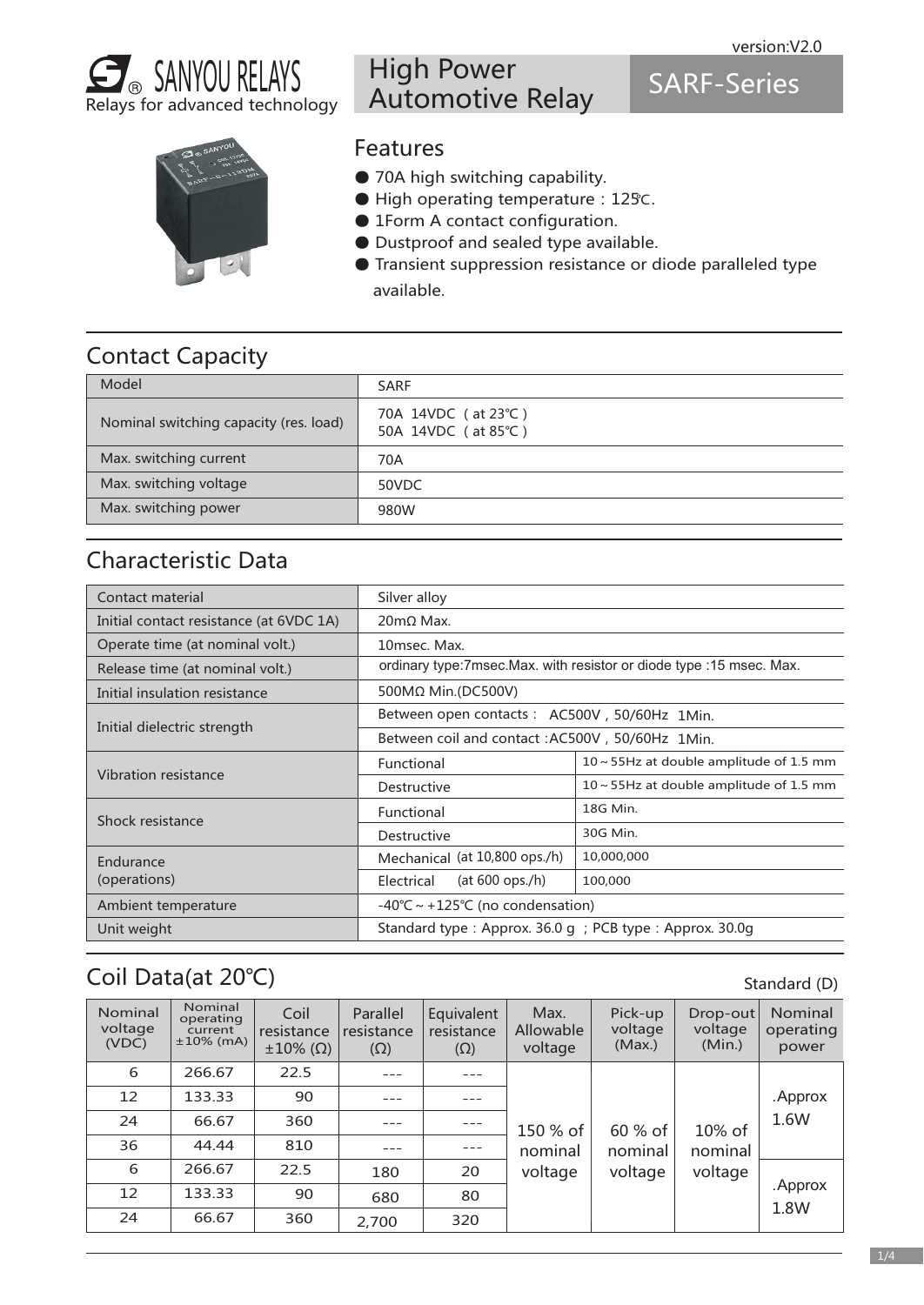#### Coil Data (at 20℃)

| Sensitivity (L) |  |
|-----------------|--|
|                 |  |

| Nominal<br>voltage<br>(VDC) | Nominal<br>operating<br>current<br>$±10\%$ (mA) | Coil<br>resistance<br>$\pm 10\%$ ( $\Omega$ ) | Parallel<br>resistance<br>$(\Omega)$ | Equivalent<br>resistance<br>$(\Omega)$ | Max.<br>Allowable<br>voltage | Pick-up<br>voltage<br>(Max.)            | Drop-out<br>voltage<br>(Min.) | Nominal<br>operating<br>power |
|-----------------------------|-------------------------------------------------|-----------------------------------------------|--------------------------------------|----------------------------------------|------------------------------|-----------------------------------------|-------------------------------|-------------------------------|
| 6                           | 333.33                                          | 18                                            |                                      |                                        |                              | 60 % of<br>10% of<br>nominal<br>nominal |                               |                               |
| 12                          | 166.67                                          | 72                                            |                                      |                                        |                              |                                         | voltage                       | . Approx                      |
| 24                          | 83.33                                           | 288                                           |                                      | $---$                                  | 115 % of                     |                                         |                               | 2.0W                          |
| 36                          | 55.56                                           | 648                                           |                                      | $- - -$                                | nominal                      |                                         |                               |                               |
| 6                           | 333.33                                          | 18                                            | 180                                  | 16                                     | voltage                      | voltage                                 |                               |                               |
| 12                          | 166.67                                          | 72                                            | 680                                  | 65                                     |                              |                                         |                               | . Approx                      |
| 24                          | 83.33                                           | 288                                           | 2,700                                | 260                                    |                              |                                         |                               | 2.2W                          |

### Ordering Information



NOTES: 1) -15 means that the length of terminal outside of the case is 15 millimetre refering to outline dimensions .

#### Outline Dimensions, Wiring Diagram, Mounting Holes (unit: mm)

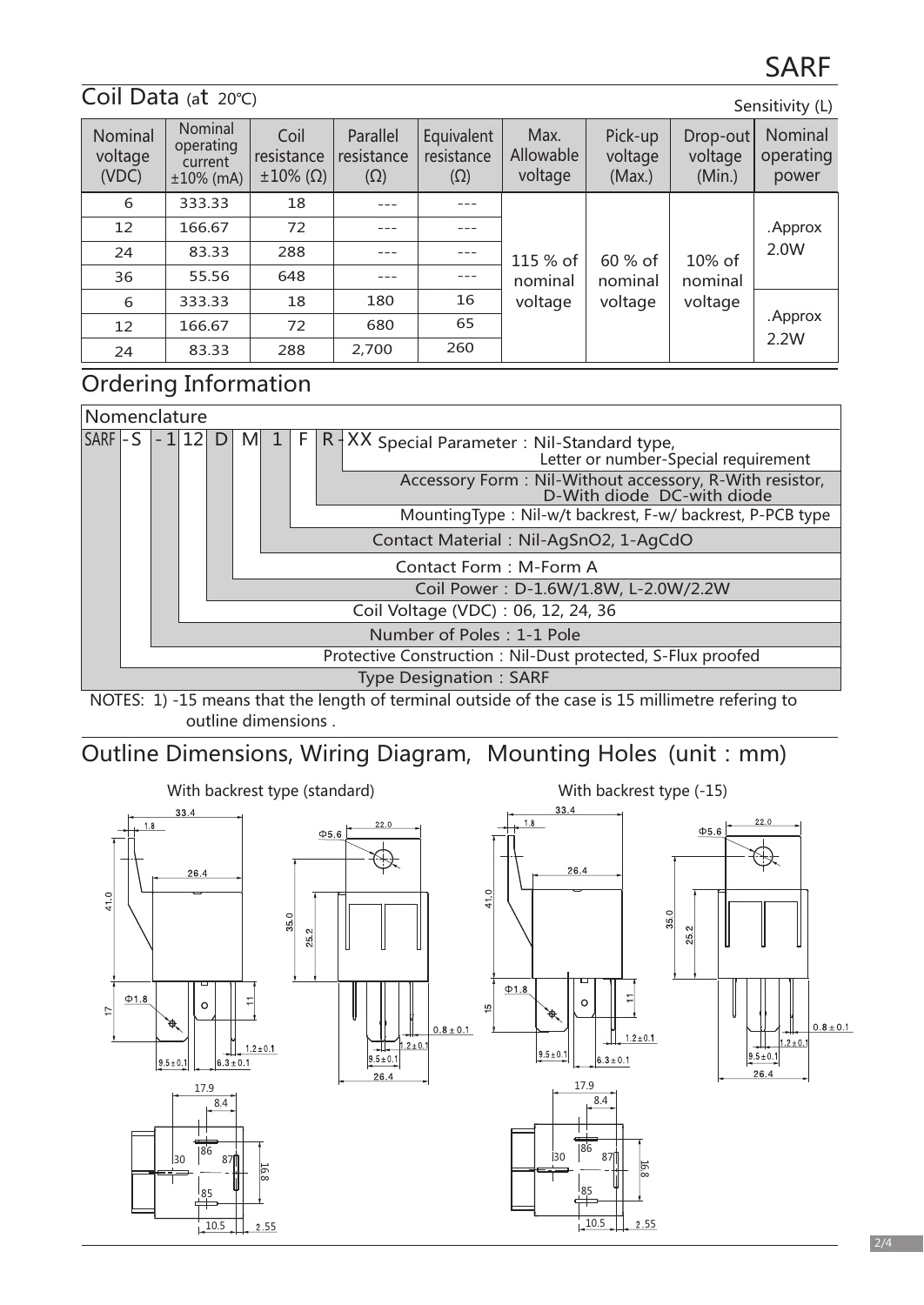